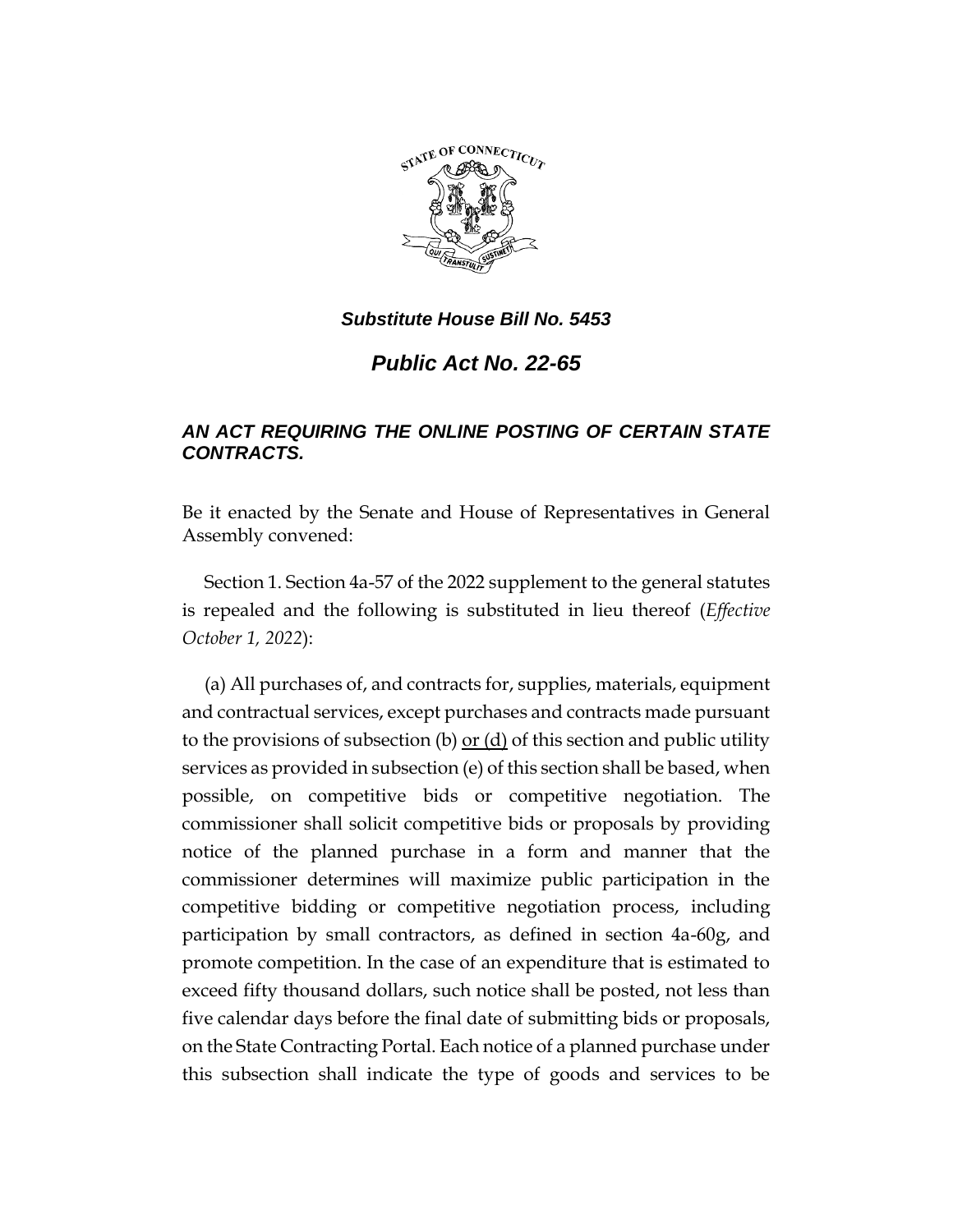purchased and the estimated value of the contract award. The notice shall also contain a notice of state contract requirements concerning nondiscrimination and affirmative action pursuant to section 4a-60 and, when applicable, requirements concerning the awarding of contracts to small contractors, minority business enterprises, individuals with a disability and nonprofit corporations pursuant to section 4a-60g. Each bid and proposal shall be kept sealed or secured until opened publicly at the time stated in the notice soliciting such bid or proposal.

(b) The commissioner may, at the commissioner's discretion, waive the requirement of competitive bidding or competitive negotiation in the case of minor nonrecurring or emergency purchases of ten thousand dollars or less in amount.

(c) The commissioner shall adopt regulations, in accordance with the provisions of chapter 54, establishing (1) standards and procedures for using competitive negotiation for purchases and contracts, including but not limited to, criteria which shall be considered in making purchases by competitive negotiation and the weight which shall be assigned to each such criterion, and (2) standards and procedures under which additional purchases may be made under existing contracts.

(d) The commissioner, in consultation with the Commissioner of Energy and Environmental Protection and with the approval of the Secretary of the Office of Policy and Management, may waive the requirement of competitive bidding or competitive negotiation in the case of a purchase of cars or light-duty trucks in order to comply with any provisions of the general statutes regarding the purchase of alternative fuel vehicles or any such requirement of federal law.

(e) (1) The purchase of or contract for the following public utility services shall not be subject to competitive bidding or competitive negotiation: (A) Electric distribution services; (B) water services; (C) gas distribution services; (D) electric generation services until the date such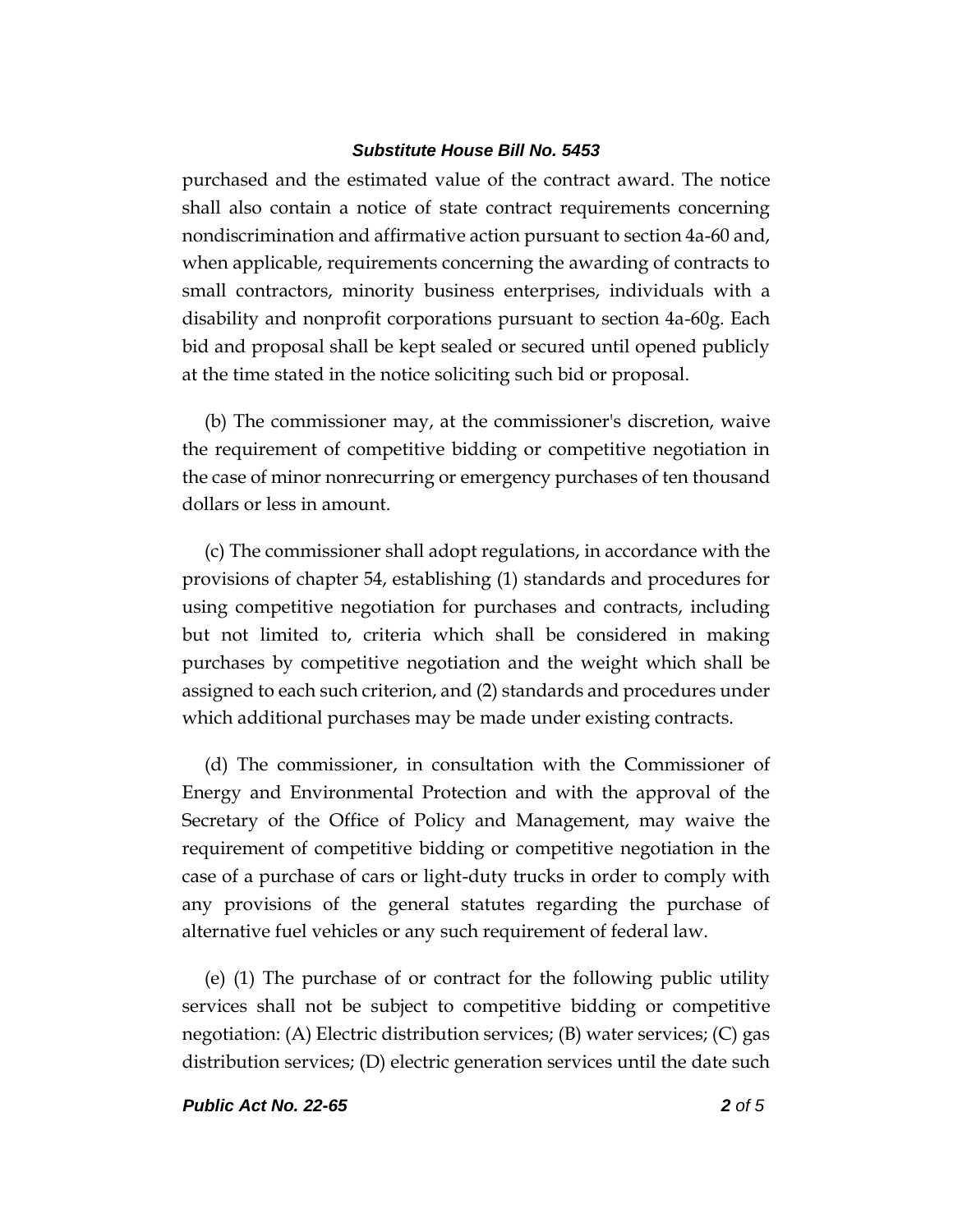services are competitive pursuant to the schedule set forth in section 16- 244b, provided electric generation services shall be exempt from competitive bidding and competitive negotiation after said date if such services are provided by an electric municipal utility other than by a participating electric municipal utility, as defined in section 16-1, in the service area of said electric municipal utility; and (E) gas supply services until the date such services are competitive pursuant to legislative act or order of the Public Utilities Regulatory Authority, provided gas supply services shall be exempt from competitive bidding and competitive negotiation after said date if such services are provided by a gas municipal utility in the service area of said gas municipal utility.

(2) Any purchase of or contract by the department for electric generation services that are subject to competitive bidding and competitive negotiations shall be conducted in cooperation with the Department of Energy and Environmental Protection pursuant to section 16a-14e.

(f) The commissioner shall post any contract entered into under this section that has not been subject to competitive bidding or competitive negotiation on the Internet web site of the Department of Administrative Services, provided nothing in this subsection shall be construed to require the disclosure of any information not required to be disclosed under subsection (b) of section 1-210.

**[**(f)**]** (g) Nothing in this section shall be construed to apply to the award of janitorial or service contracts pursuant to the provisions of subsections (b) to (d), inclusive, of section 4a-82.

Sec. 2. Subsection (b) of section 4a-58 of the general statutes is repealed and the following is substituted in lieu thereof (*Effective October 1, 2022*):

(b) Whenever an emergency exists by reason of extraordinary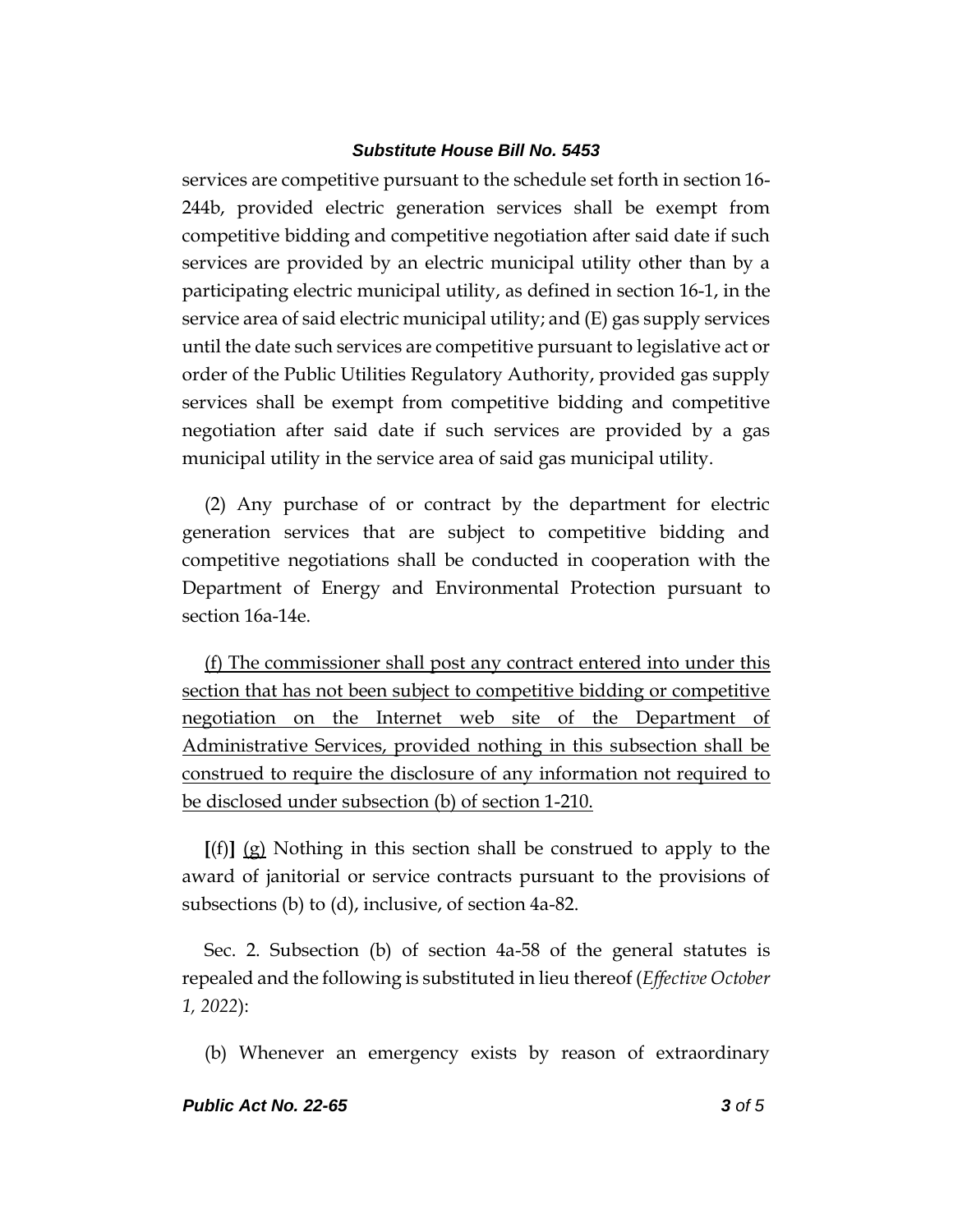conditions or contingencies that could not reasonably be foreseen and guarded against, or because of unusual trade or market conditions, the Commissioner of Administrative Services, or, in the case of purchases, leases and contracts for information systems, information technology personal property and telecommunication systems, the Chief Information Officer, may, if it is in the best interests of the state, waive the competitive bid or proposal requirements set forth in section  $4a-57<sub>L</sub>$ as amended by this act. If any such procurement is estimated to cost fifty thousand dollars or more, such waiver shall be subject to the approval of the Standardization Committee. A statement of all purchases made under the provisions of this section and, in the case of a contract, the contract shall be posted on the Internet web site of the Department of Administrative Services, provided nothing in this subsection shall be construed to require the disclosure of any information not required to be disclosed under subsection (b) of section 1-210.

Sec. 3. Subsection (c) of section 4a-59a of the general statutes is repealed and the following is substituted in lieu thereof (*Effective October 1, 2022*):

(c) If any contract is extended pursuant to this section without complying with the competitive bidding requirements of subsection (a) of section 4a-57, as amended by this act, the Commissioner of Administrative Services shall post the contract and an explanation of the reasons for such noncompliance on the Department of Administrative Services' Internet web site, provided nothing in this subsection shall be construed to require the disclosure of any information not required to be disclosed under subsection (b) of section 1-210.

Sec. 4. Section 4e-15 of the general statutes is repealed and the following is substituted in lieu thereof (*Effective October 1, 2022*):

Nothing in sections 4e-1 to 4e-14, inclusive, and 4e-16 shall be construed to affect the requirements of subsection  $[(f)] (g)$  of section 4a-